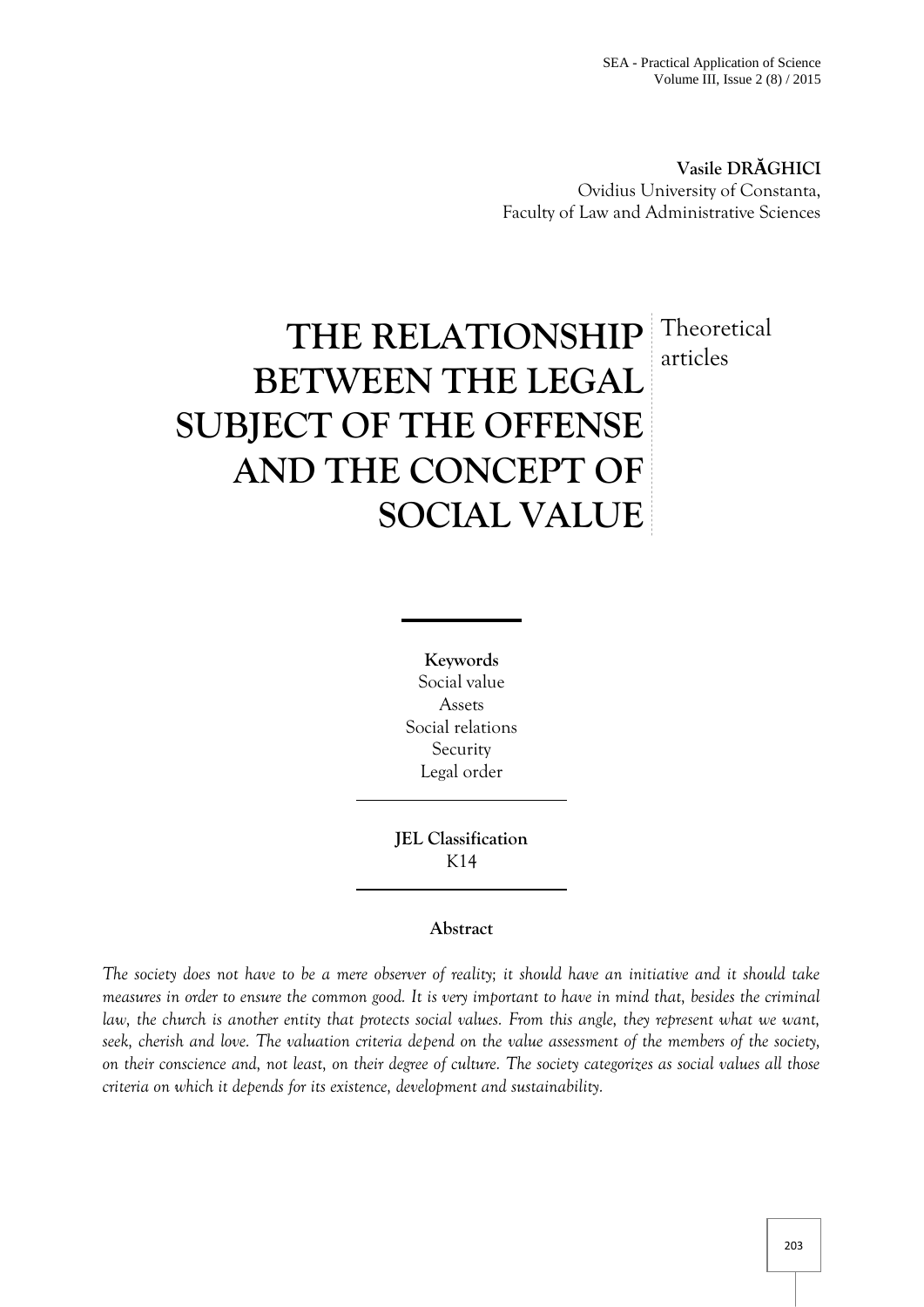### **1. Introduction**

Etymologically, the word "value" comes from the Latin word "valor", signifying the measure by which someone or something was appreciated, and "social" represents an element created by the society, involving the human society (Hâncu, D., 1974, p. 602).

In order to define the concept of "social value", in criminal law, we should start from the definition of this branch of law. Thus, criminal law represents the branch of law regulating social defense relationships, by prohibiting the offenses under specific criminal penalties of the actions or inactions which are dangerous to social values, in order to protect these values, either through crime prevention or by punishing the persons who commit them.

Therefore, the criminal law has a proper object of regulation, consisting of the protection of the entire system of social values underlying the society, i.e. it protects society as a whole (Mitra, M., 2003, p. 143-148). The subject of criminal law consists of a special category of social relationships that we call "social protection relationships, arising from the need to protect the essential values of the society and to develop them safely.

It is true that the existence of human society, regardless of its organization and level of development, cannot be conceived without the compliance by its members to such values as life, liberty, dignity, state security, etc. In society, its members are required not to harm or not to compromise the values underlying the existence of the society itself. Their compliance triggers the emergence and development of the society and of the harmony between community members (Dobrinescu, I., 1992, p. 30).

Seen as the "watchdog of the society", the criminal law requires its citizens a certain behavior regarding their social values, namely, their observance and protection and providing an environment where they could develop. In other words, the criminal law imposes discipline to the members of the society, in order to protect social values (Mitra (Radu), M., 2013, pp. 149-153).

This demonstrates the urgent necessity of the criminal law, recognized by all the authors in the field, namely the protection of social values and the legal regulation in order to protect these values. The purpose of criminal law is triggered out of its necessity and it consists in the protection of social values against offenses.

The purpose of criminal law is not expressly provided in the Criminal Code but it is inferred from the interpretation of the doctrine. When talking about the need for criminal law, about its purpose, duties or functions, we focus on the same thing, namely on the protection of all social values.

Given the object and purpose of the legal regulations for the protection of social values, there was also proposed the name "social protection law," a distinct branch of law that regulates almost the most important activity of the state: the protection, preservation and conservation of a state's values (Mitrache, C., 1997, p. 8).

The protection of social values is also done by other means in a community (extra-criminal, cultural, economic rules); however, the hardest task belongs to the criminal law because it has instruments of coercion against the persons who violate these values.

The value is also an undeniable "presence" within the society and in the relationships that arise within it, without which it could not exist (Mitra (Radu), M., 2009*,* pp. 319-335). The values as "cherished entities" are preferred by excellence in order to express what is desirable in law, which should exist. The social role of values is essential, so they represent law configuration factors, and they are not strictly of legal nature, having also a moral, political, historical, philosophical dimension (Ceterchi, I., Craiovan, I., 1998, p. 23).

### **2. The definition of social values**

Yet, what are these social values? What do they represent? How are they defined? It is true that the problem of defining social values is an interdisciplinary one, entailing the interest of both lawyers and philosophers or sociologists. No criminal law textbook gives the definition of social values. Ideologists talk about these values, they enumerate and classify them, emphasize their importance, require their respect and protection, but without defining or explaining them.

A series of social values are enumerated and presented within the Constitution, which is the fundamental law of the country, but also within the Criminal Code, the law of reference for criminal law. They are mentioned and presented in article 1 of both laws, maybe on purpose or as a coincidence.

By analyzing the two articles, we can see that the fundamental social value of the state, which the other values are dependent on, is state security; this is why the Romanian legislator pays great attention to and incriminate all the facts threatening this value, establishing a set of tough sanctions.

Romania, as a social state, should not be a simple observer but it should have an initiative and it should take measures in order to ensure the common good. It should be noted that, besides the criminal law, the church is also an important entity protecting social values (Floca N. I., 1990, p. 43). From this angle, they represent what we want, seek, cherish and love. The valuation criteria depend on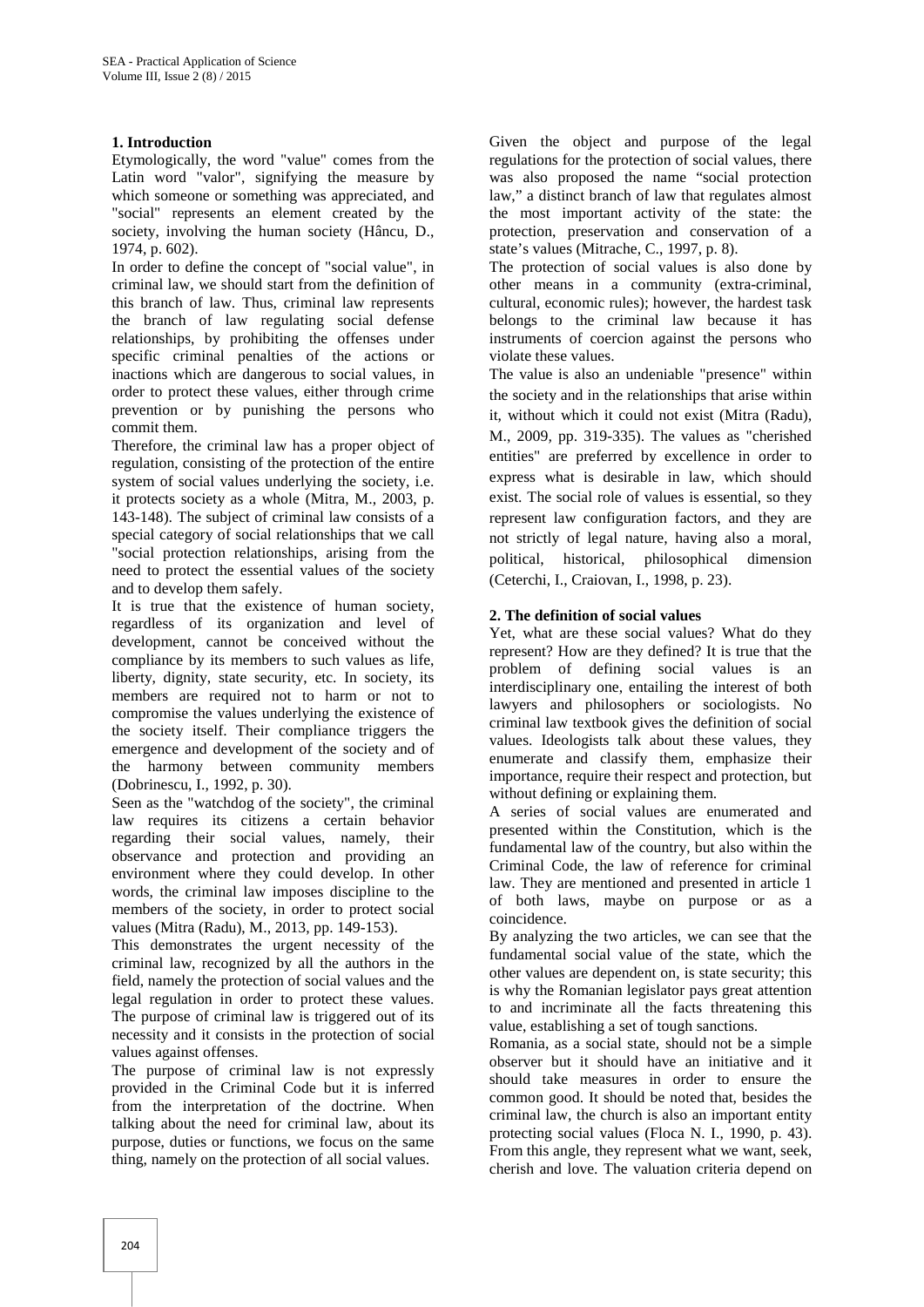the value optics of the members of the society, on their conscience and, not least, on their degree of culture. The society categorizes as social values all those criteria on which it depends for its existence, development and sustainability.

requirements of the citizens' behavior within the society. They represent the aspirations of the society toward the common good. Values were set in order to show how citizens should behave towards them. From this point of view, they represent behavioral clues, patterns of living.

The social value can be seen as the virtue of understanding the importance that certain things have within the society (for instance, the state security was perceived as the state's being, without which the other values would no longer exist).

It can also represent the image of the common good and of the citizens' happiness (life, as a social value, can be endangered through a series of acts of men; however, it can be seen as a social value benefitting from the protection of the society - in general - and from the protection of the criminal justice system – in particular; thus, the facts threatening this value will be severely punished, the beneficiaries of this value having the feeling of accomplishment and security.

#### **3. Further considerations on the social value**

The social value should be seen as a mirror of the past and present, as it shows what the society had protected, loved and imposed. Can the social value be seen and treated as a social interest?

It can be said rightly that the criminal law serves the protection and defense of the most important values of a state (state security, life, health, freedom, dignity, patrimony, authority, justice, family, trust, public health, social cohabitation, the ability to protect the country, the peace and the humanity); hence the reason why we should also define the social value criminally, not only philosophically and sociologically (Mariana MITRA, 2015, pp.131-138).

Mircea Djuvara speaks about social values as social facts, which have a certain legal significance (Djuvara, M., 1995). John Ceterchi stated that "the values that guide the entire legal system are not strictly and exclusively of legal nature, but they also have a moral, political, social, philosophical dimension, since the entire society, as a whole, has to defend its values".

These values appear as coordinates, principles and rules that no one, under any circumstance, should endanger. They are a sum of realities that surround us and give us the possibility to develop and evolve.

It well known that one of the tasks of the criminal law is to provide and establish the necessary framework for the development and establishment of the framework for the emergence of new social values (Mitra, M., 2008, pp. 218-240). Based on an entire set of social values, which should be

protected and respected, the emergence of social values results as a natural consequence; these, in turn, enable the emergence of other social values. The law contains eternal values and variable values that depend on the historical time, which can co-opt new values.

The relationship between an object and, especially, between a human pattern of behavior and a purpose is also known as a value. The purpose represents a positive value and its non-achievement is seen as a negative value (Kelsen, H., 2000, p. 39). The value appears as an obligation for everybody. It also appears as "natural jus", revealing the people's preoccupations, representing general standards of behavior, brought to the attention of categories of people who understand and respect them (Marin Marilena, Popescu Alina, 2014, pp. 437-444).

Social values influence our lives, strengthen our resistance to evil and to threats. Values represent patterns of behavior and action, designs of existential attitudes (Che an, O., 1988, p. 13).

The establishment of social values represents a natural selection made by the community according to its needs and purposes (erdacov, V.N., *Iluzia* Binelui. Valorile morale *i* Credin a Religioas, Editura Politic, Bucure ti, 1988, p. 15). Plato said that values are "eternal, superhuman and autonomous, pure essences, irreducible qualities, the revelation of and encounter with the absolute"(Noica, C., 1976, p. 258). There is, therefore, a correspondence between the features of a value and its necessities.

Reported to social values, the present is a conclusion (Mariana MITRA, 2015, pp.131-138). The new man can be conceived only as a heir to the values accumulated by previous generations and also as a creator of new values. The activity of social valuation represents the social development direction. One of the essential particularities of the human personality is the presence of spiritual landmarks, of certain values.

### **4. Conclusions**

From the above presented issues, we note that the social value protected by criminal law is a relationship established between a fact or an object based on the social need and its appreciation and protection offered by the community (Mitra, M., 2003, p. 143-148). It is an attribute of criminal law that confers it a vital role in the state and, at the same time, it points out the importance of this fundamental subject.

Given the above presented arguments, we can notice that the social value represents the essence and the core of any legal system. All legal systems are founded on the existence of values that are in a tight and indissoluble connection. The value represents the primacy of the legal norm, which it defends and protects (Ceterchi, I., Craiovan, I., 1998, p. 23; Ioan Dobrinescu, 1992, p. 30). Therefore, the social value also appears as an